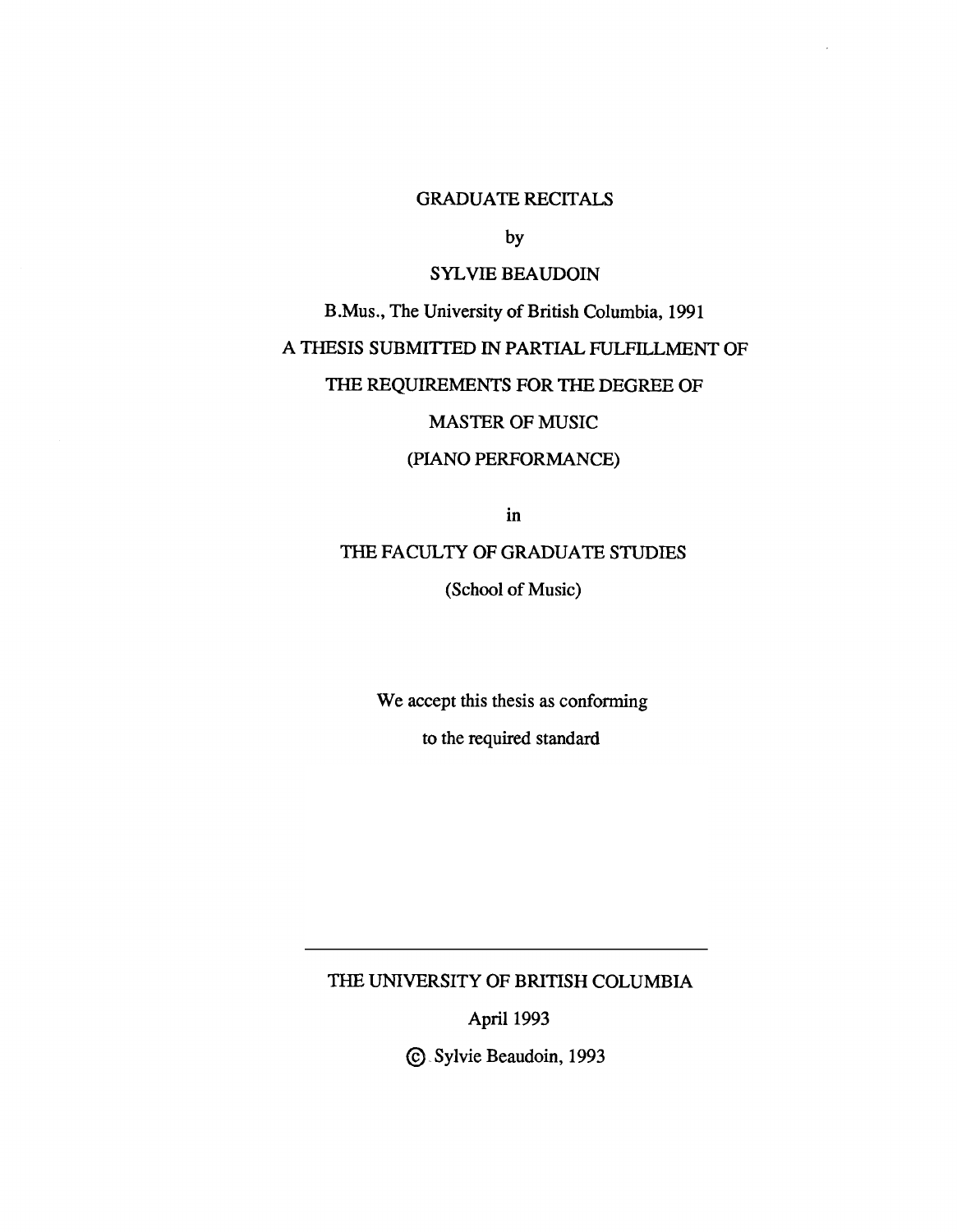In presenting this thesis in partial fulfilment of the requirements for an advanced degree at the University of British Columbia, I agree that the Library shall make it freely available for reference and study. I further agree that permission for extensive copying of this thesis for scholarly purposes may be granted by the head of my department or by his or her representatives. It is understood that copying or publication of this thesis for financial gain shall not be allowed without my written permission.

(Signature)

lusic Department of

The University of British Columbia Vancouver, Canada

Date April 29, 1993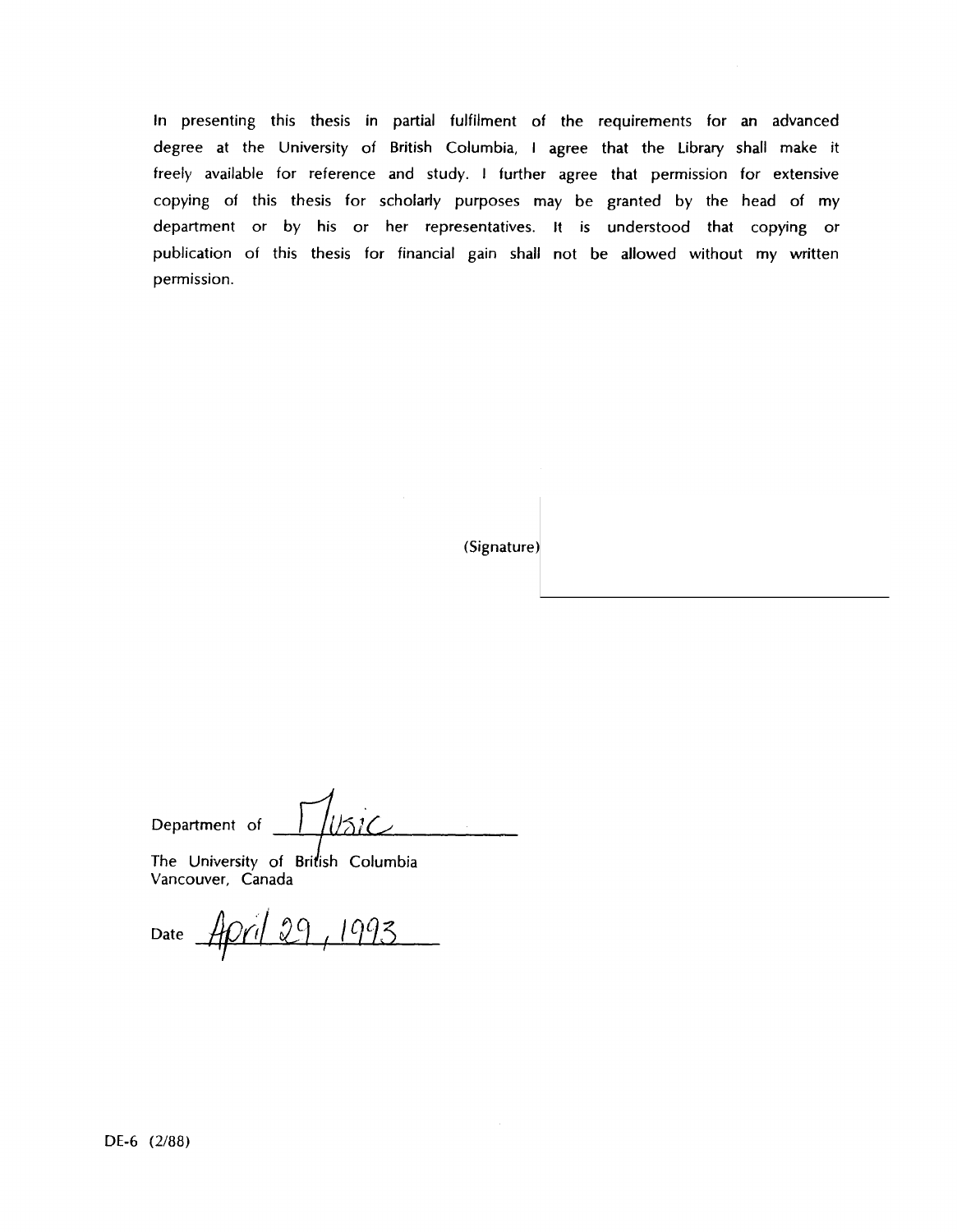### THE UNIVERSITY OF BRITISH COLUMBIA

#### SCHOOL OF MUSIC

Ź

Recital Hall Tuesday, April 14, 1992 8:00 p.m.

## **GRADUATE RECITAL\***

## **SYLVIE BEAUDOIN, Piano**

Three Miniatures (1959)

Jennifer Christensen, *clarinet*

Piano Quartet Op.15, No.1 (1879)

Angelique Toews, *violin* Lisa Moody, *viola* Laura McPheeters, *cello*

#### - INTERMISSION -

Sonata Op.11, No.4 (1919)

Nick Eugelmi, *viola*

 $\mathcal{L}$ 

P. Hindemith (1895-1963)

Three Songs Op.10 (1936) (Poems by James Joyce)

> Rain has fallen Sleep now I hear an army

Lee Jameson, *bass*

\* In partial fulfillment of the requirements for the Master of Music degree with a major in Piano Performance.

K. Penderecki (b. 1933)

> G. Faure (1845-1924)

S. Barber (1910-1981)